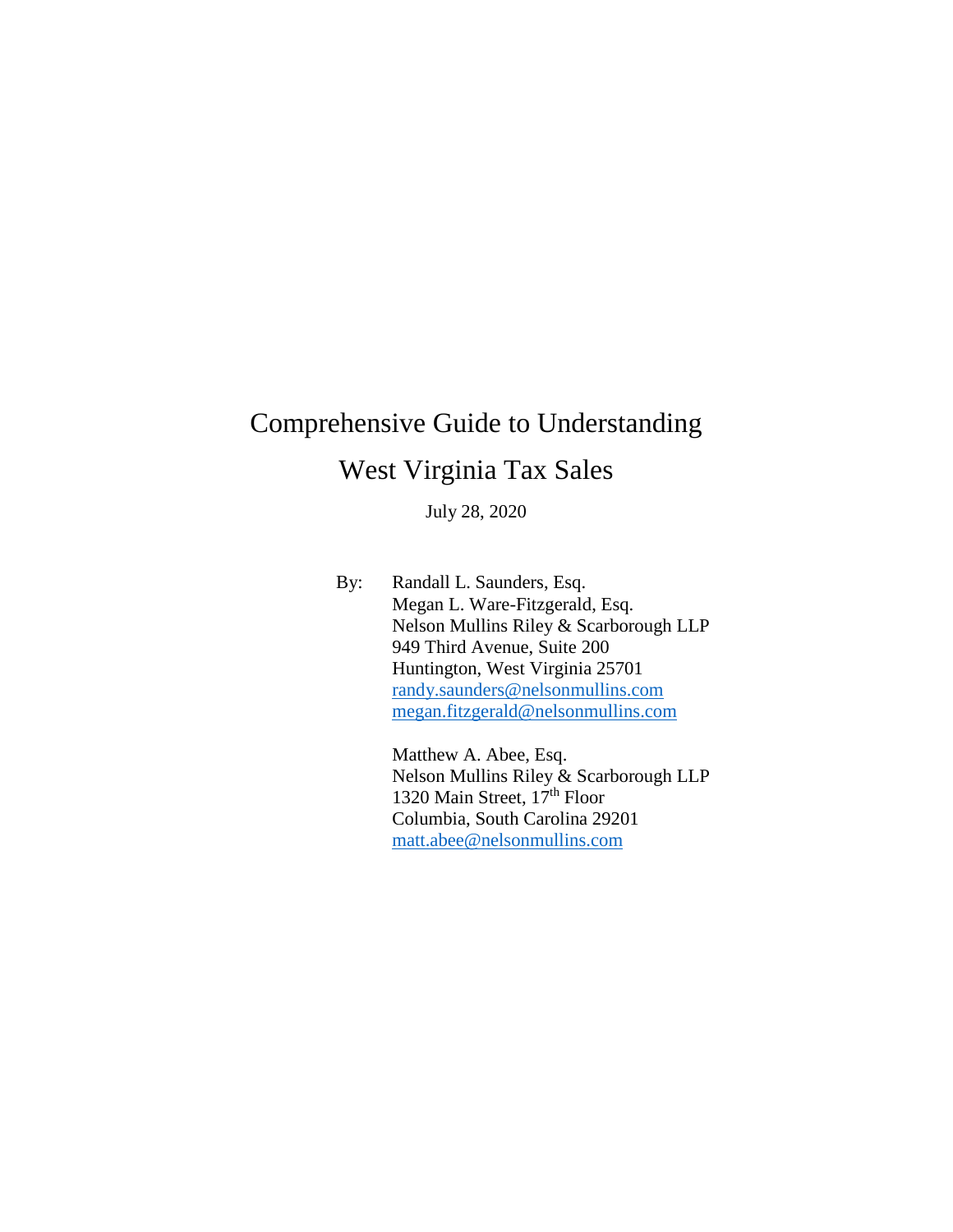# **TAX LIEN SALES IN WEST VIRGINIA**

West Virginia's counties strictly abide by the statutory code outlined in W. Va. Code Chapter 11A when conducting tax lien sales. The sheriff auctions the tax liens, which are freely assignable after purchase. If not redeemed, a purchaser of a tax lien may request a quitclaim deed for the property up to 18 months following the date of sale when the lien expires.

To understand tax lien sales in West Virginia, it is important to understand the statutory code and procedures associated with the sales. Both will be addressed below.

#### **Disclaimer:**

This publication is designed to provide accurate and authoritative information in regard to the subject matter covered. This publication does not constitute legal advice. Should you need assistance, retaining experienced legal counsel is recommended.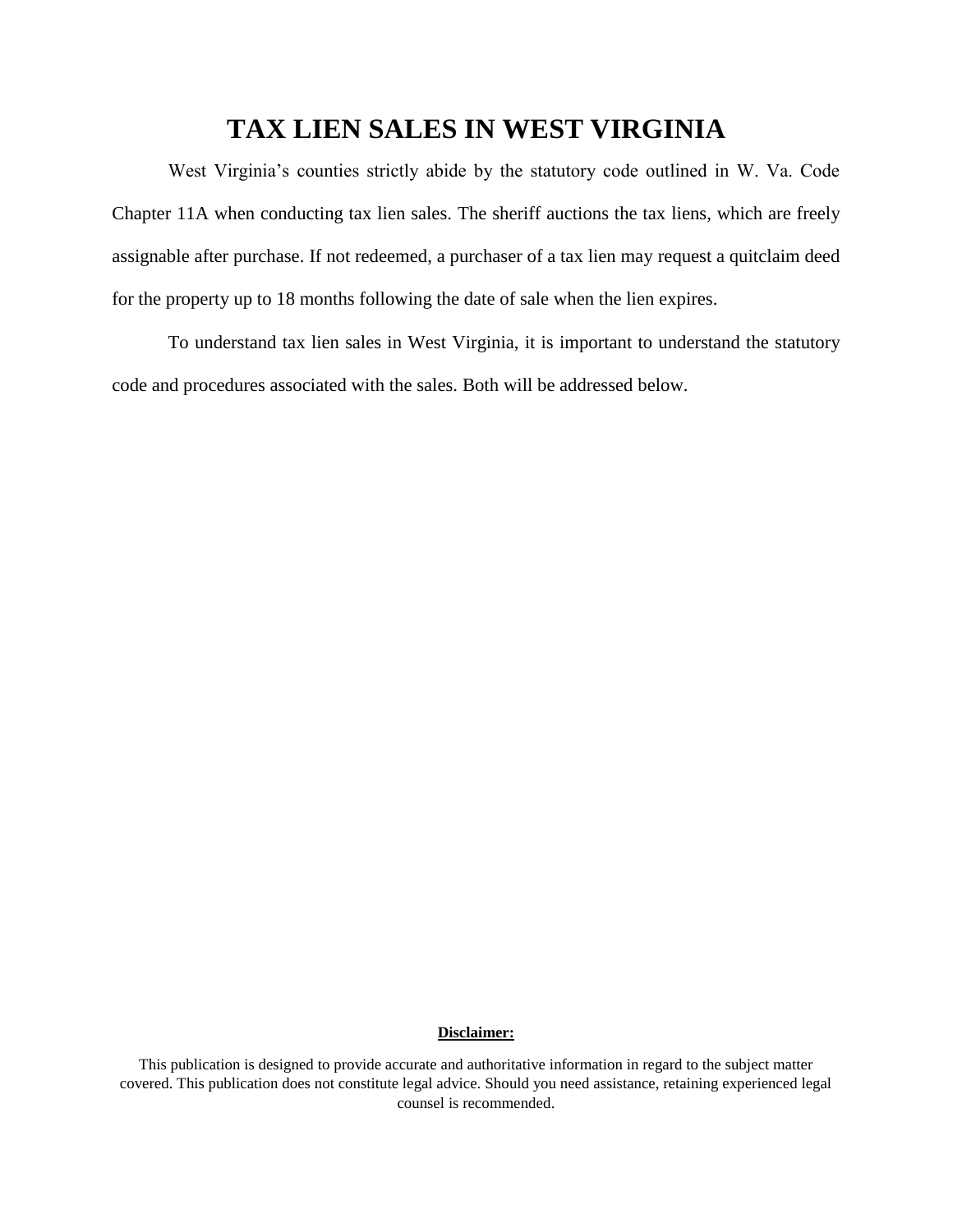#### **REAL PROPERTY TAX LIEN SALES**

In West Virginia, delinquent real property taxes are sold as tax liens at an annual public auction with the purchaser receiving a certificate of sale. W. Va. Code § 11A-3-14. A quitclaim deed is available on unredeemed properties between April 1 of the second year following the tax sale and 18 months after the sale. W. Va. Code § 11A-3-27.

#### **I. Real Property Delinquent Tax Liens**

West Virginia real property taxes are payable to the sheriff or appointed tax collector in two installments on September 1 and March 1 each year and are delinquent on October 1 and April 1. W. Va. Code §§ 11A-1-3; 11A-1-4; 11A-1-5. 1 If delinquent taxes go unpaid, a lien attaches to the property on July 1 until the taxpayer pays the delinquent taxes. W. Va. Code § 11A-1-2. The delinquent tax lien includes the unpaid taxes, interest, and charges that accrue throughout the collection process. W. Va. Code § 11A-1-2. Taxing entities may sell the tax liens. W. Va. Code § 11A-2-10.

#### **II. Sale of Tax Liens**

 $\overline{\phantom{a}}$ 

On or after April 1, the sheriff prepares and publishes a notice of delinquency stating that unpaid delinquent taxes after April 30 will be included in the publication of the delinquent list. W. Va. Code § 11A-2-10a. On or before May 1, the sheriff prepares the delinquency list. W. Va. Code §§ 11A-2-11; 11A-2-12. The sale of tax liens by the sheriff to persons other than those persons/entities with an interest in the real property or the delinquency collection process as codified in W. Va. Code 11A-3-6, are conducted in accordance with W. Va. Code § 11A-3-5. The sheriff holds the sale between October 14 and November 23 on the courthouse stairs during regular business hours. W. Va. Code § 11A-3-5.

<sup>&</sup>lt;sup>1</sup> An interest of 9% per year begins to accrue after delinquency. W. Va. Code  $\S$  11A-1-3.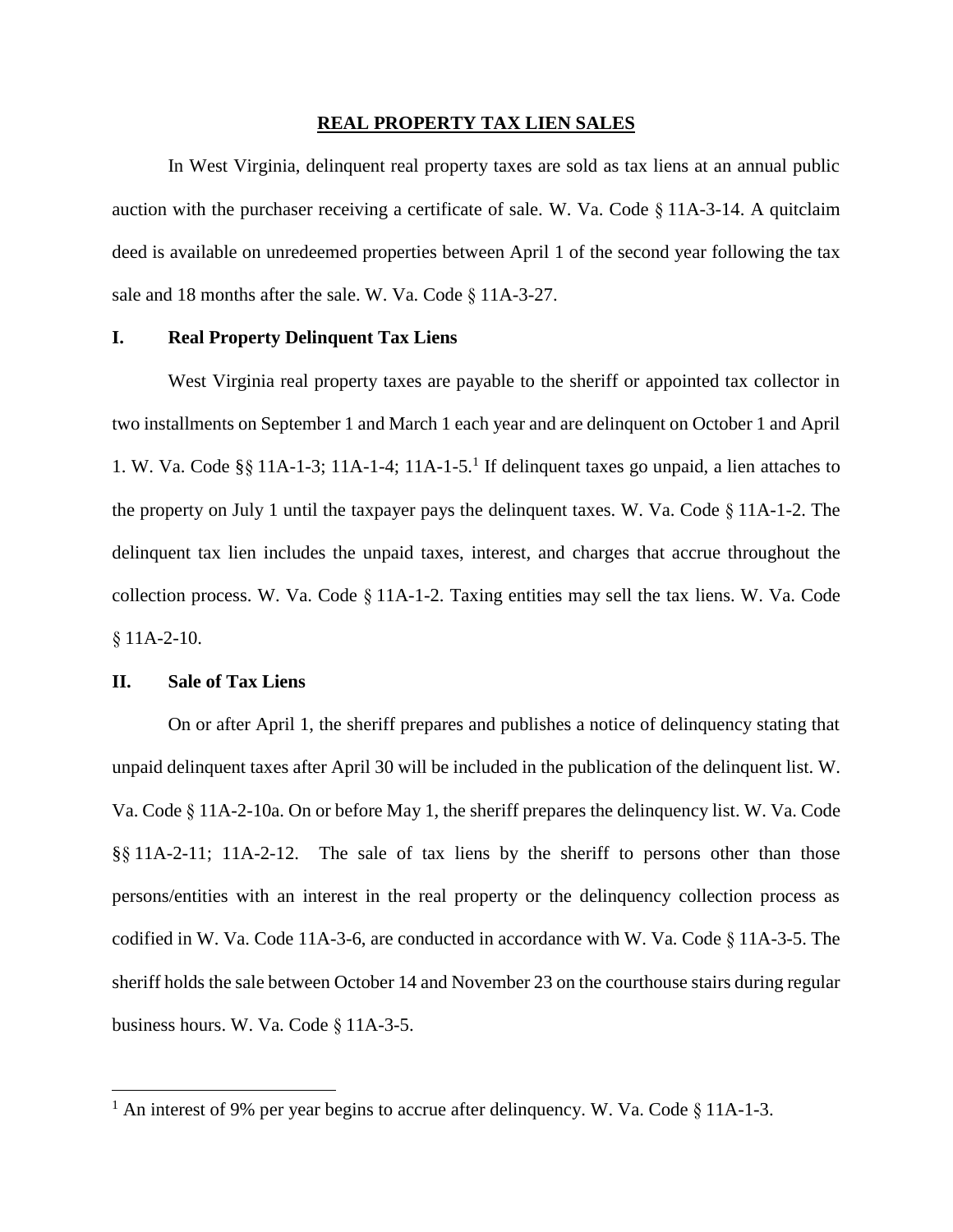#### *a. Requirements of Third-Party Purchasers Prior to Sale*

Any third party holding a certificate of sale for a tax lien on a parcel of property from a prior year may prevent the sale of a later tax lien by paying the amount due on the lien. W. Va. Code § 11A-3-17. Further, a purchaser of a tax lien may pay the later taxes on the property. W. Va. Code § 11A-3-16. The purchaser must certify the additional payment to the State Auditor, who will endorse the payment. W. Va. Code § 11A-3-16.

## *b. Pre-Sale Notice of Tax Sale*

On or before September 10, the sheriff will prepare a second delinquent list that lists properties delinquent as of September 1 and includes a notice of the tax lien sale. W. Va. Code § 11A-3-2. The sheriff will publish the list in a Class III-0 legal advertisement within the county. At least 30 days before the sale, the sheriff will send notice of the delinquency and the date of sale by certified mail to the last known address of (1) each person listed in the land book, (2) each person who has a lien on the property and has filed that lien with the sheriff, (3) each person with an interest in the property or in a fiduciary relationship to the person with an interest in the property and has requested notice from the sheriff, and (4) any person with an interest in the mineral rights with an interest in the surface to extract such minerals and has requested notice from the sheriff. W. Va. Code § 11A-3-2. Any person who holds a lien on the property and has not registered it with the sheriff will forfeit the right to notice of the tax sale. W. Va. Code § 11A-3-3. A fee of \$25 will be added to the lien to cover the cost of preparing and publishing the list. W. Va. Code § 11A-3-2. Another fee of \$10 per addressee to cover the mailing cost will be also added. W. Va. Code § 11A-3-2.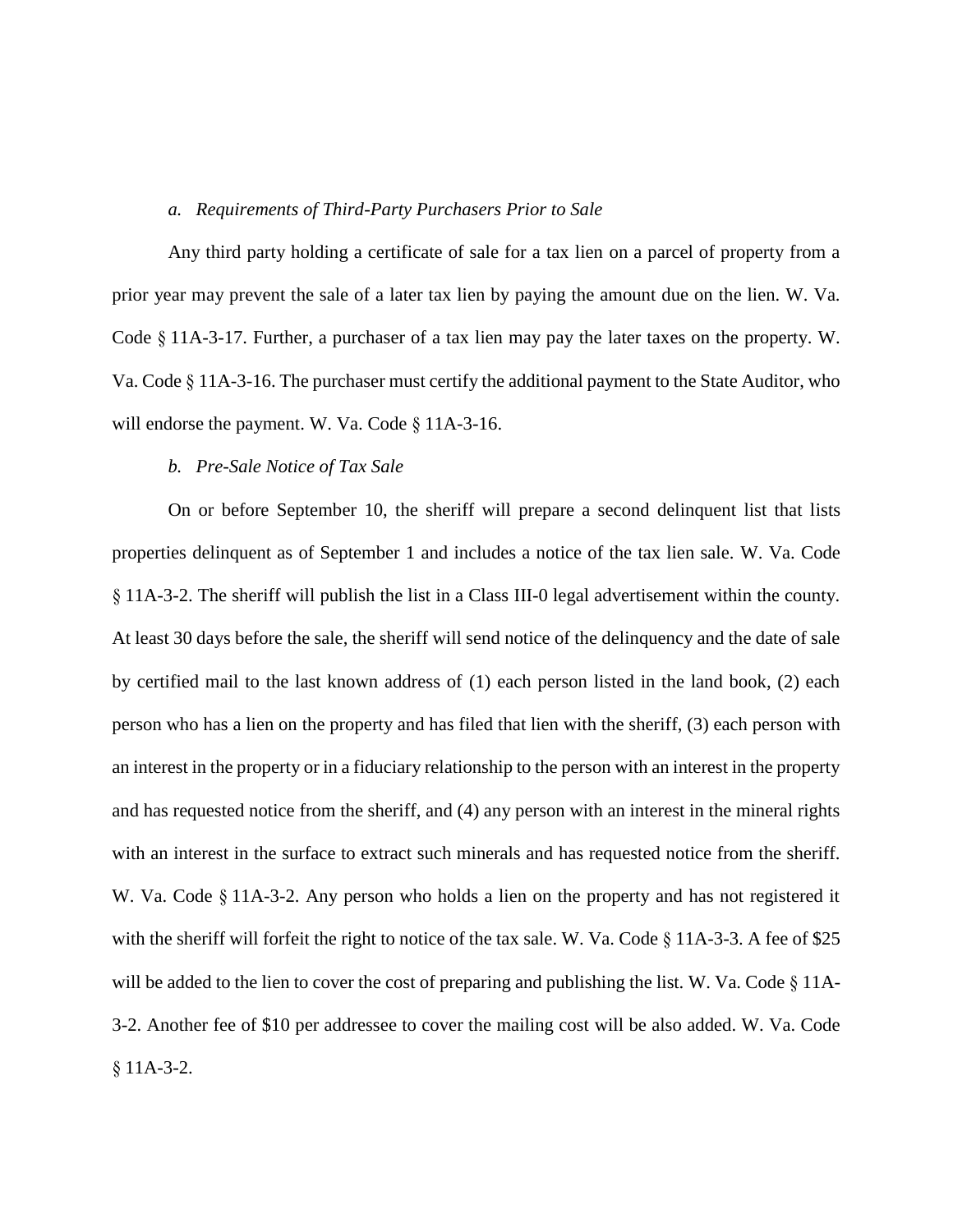A taxpayer may redeem the lien until the close of business on the day before the sale. W. Va. Code § 11A-3-4. If the taxpayer redeems the lien before publishing the advertisement, a fee of \$3 will be added. W. Va. Code § 11A-3-2.

#### *c. Sale Procedure*

The sheriff or clerk of the county commission auctions the tax liens from the courthouse stairs after October 14 and before November 23. W. Va. Code § 11A-3-5; 11A-3-5a. West Virginia uses a premium bid method. The starting minimum bid includes the delinquent taxes, interest, and charges due for the property. W. Va. Code § 11A-3-5. Investors bid up the price of the lien, and the highest bidder will receive a certificate of sale. W. Va. Code § 11A-3-14. All highest bidders must pay the sheriff by check or money order before the close of business on the day of the sale. W. Va. Code §11A-3-5. The certificate of sale is freely transferable with endorsement and registration. W. Va. Code § 11A-3-15. If by October 31 of the year following the sale of the tax lien, the lien is found to be subject to erroneous assignment or is otherwise nonexistent, the purchaser may submit the abstract or a certificate of attorney to the sheriff, who will refund the purchase cost. W. Va. Code § 11A-3-20.

The sheriff may suspend the sale of a lien if (1) the land has previously been transferred by deed, (2) no delinquent taxes are owed on the parcel of land, (3) the tax lien has been previously sold and not redeemed, or (4) the minimum bid amount is incorrect. W. Va. Code § 11A-3-7. The sheriff will certify any tax lien that remains unsold to the Auditor. W. Va. Code § 11A-3-8. The unsold liens may be sold to any interested party without further auction or advertisement. W. Va. Code § 11A-3-48.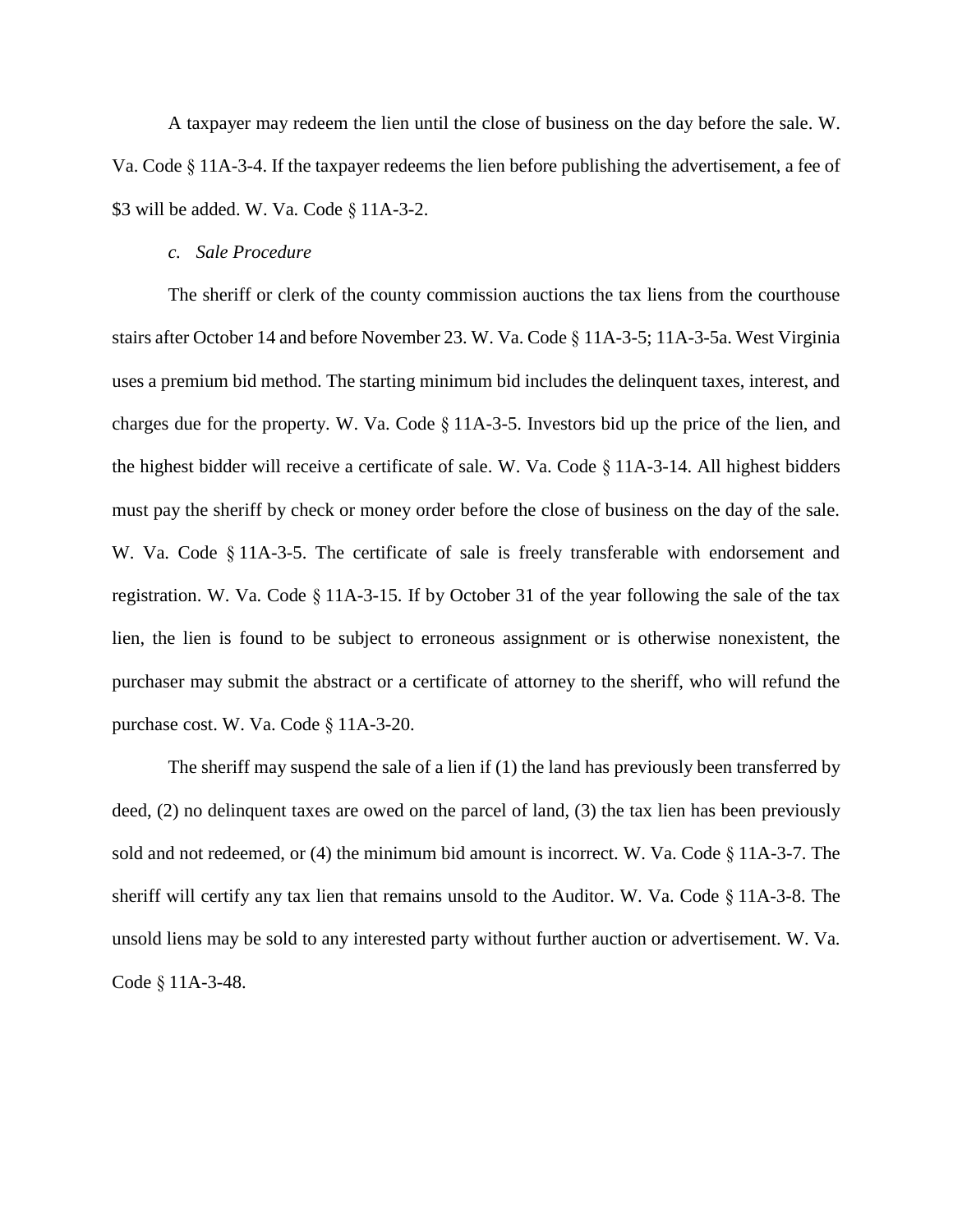#### *d. Post-Sale Notice of the Tax Sale*

As soon as the sale is complete, the sheriff will prepare a list of all tax liens bought at the sale, suspended, redeemed before sale, or certified to the auditor to deliver to the clerk of the county commission within one month. W. Va. Code §§ 11A-3-9; 11A-3-11. Within 10 days of the delivery of the list to the clerk of the county commission, the clerk transmits a copy of the list to the State Auditor. W. Va. Code § 11A-3-11. For up to six months after the sale, a person may petition the county commission to amend the list, and if granted, the county commission will transmit an updated list to the State Auditor. W. Va. Code § 11A-3-12. Additionally, within one month, the sheriff must publish the above list as a Class II-0 legal advertisement within the county. W. Va. Code § 11A-3-13. The State Auditor will send a notice of the requirement to secure a deed to the purchaser between May 1 and September 1 of the year following the sale. W. Va. Code § 11A-3-14.

The tax lien certificate of sale may remain on a property no longer than 18 months after the original issuance of the certificate. W. Va. Code § 11A-3-18. After August 31 of the year following the sheriff's sale and before October 31 of the same year, the purchaser must (1) prepare a list of persons to be served with a notice to redeem, (2) provide the State Auditor with the physical mailing address of the property if the property is Class II property, (3) provide the State Auditor with a list of expenses incurred after January 1 of the year following the sheriff's sale that will be added to the lien, (4) pay the State Auditor a sufficient sum to cover the costs of preparing and serving the notice to redeem, and (5) present the certificate of sale to the State Auditor. W. Va. Code § 11A-3-19. If the certificate of sale has been transferred, the assignee must also present the written assignment to the State Auditor. W. Va. Code § 11A-3-19. If the purchaser does not comply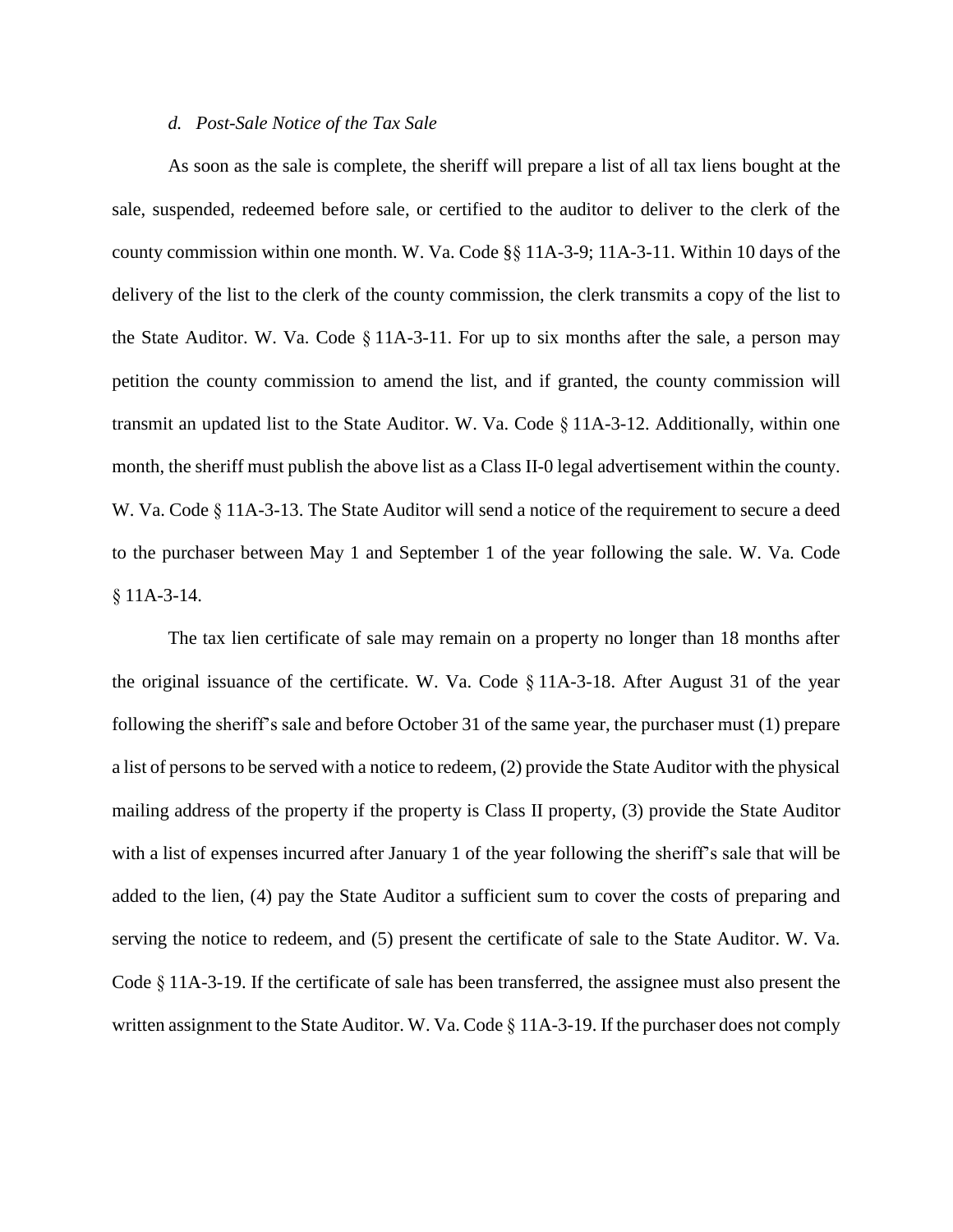with all of the notice requirements, the purchaser loses the benefits of the purchase. W. Va. Code § 11A-3-19.

After receiving the list from the purchaser, the State Auditor will prepare the notice to redeem. W. Va. Code § 11A-3-21. A fee of \$10 for the original notice and \$2 for each copy required will be added. W. Va. Code § 11A-3-21. The State Auditor will serve notice upon all the persons from the purchaser's list within 30 days of the purchaser's request for the notice to redeem. W. Va. Code § 11A-3-22. If the address of the party is known, the State Auditor will serve notice to redeem by certified mail, return receipt requested. W. Va. Code § 11A-3-22. If the address of a party is unknown and the purchaser cannot discover the address with due diligence, the State Auditor will deliver notice by publication in a Class III-0 legal advertisement within the county in which the property is located. W. Va. Code § 11A-3-22. If the State Auditor fails to serve the notice to redeem, the purchaser may petition the circuit court of the county for an order compelling the State Auditor to act between two weeks of discovering the failure to act and 60 days after the request to serve the notice to redeem. W. Va. Code § 11A-3-28. Such notice is valid as though the action occurred within the prescribed time frame. W. Va. Code § 11A-3-28. The purchaser must provide 10 days' notice to the State Auditor of the petition. W. Va. Code § 11A-3-28.

If the purchaser complies with all the notice requirements but fails to request a quitclaim deed within 18 months, the purchaser can recover the excess amount paid over the taxes and charges owed if the purchaser requests a refund in writing within 30 days of the expiration of the lien. W. Va. Code § 11A-3-18. After 30 days, the purchaser forfeits all rights to the excess funds. W. Va. Code § 11A-3-18. If the purchaser fails to fulfil the notice requirements but by December 1 of the year following the sale files a request in writing for an extension with the State Auditor, a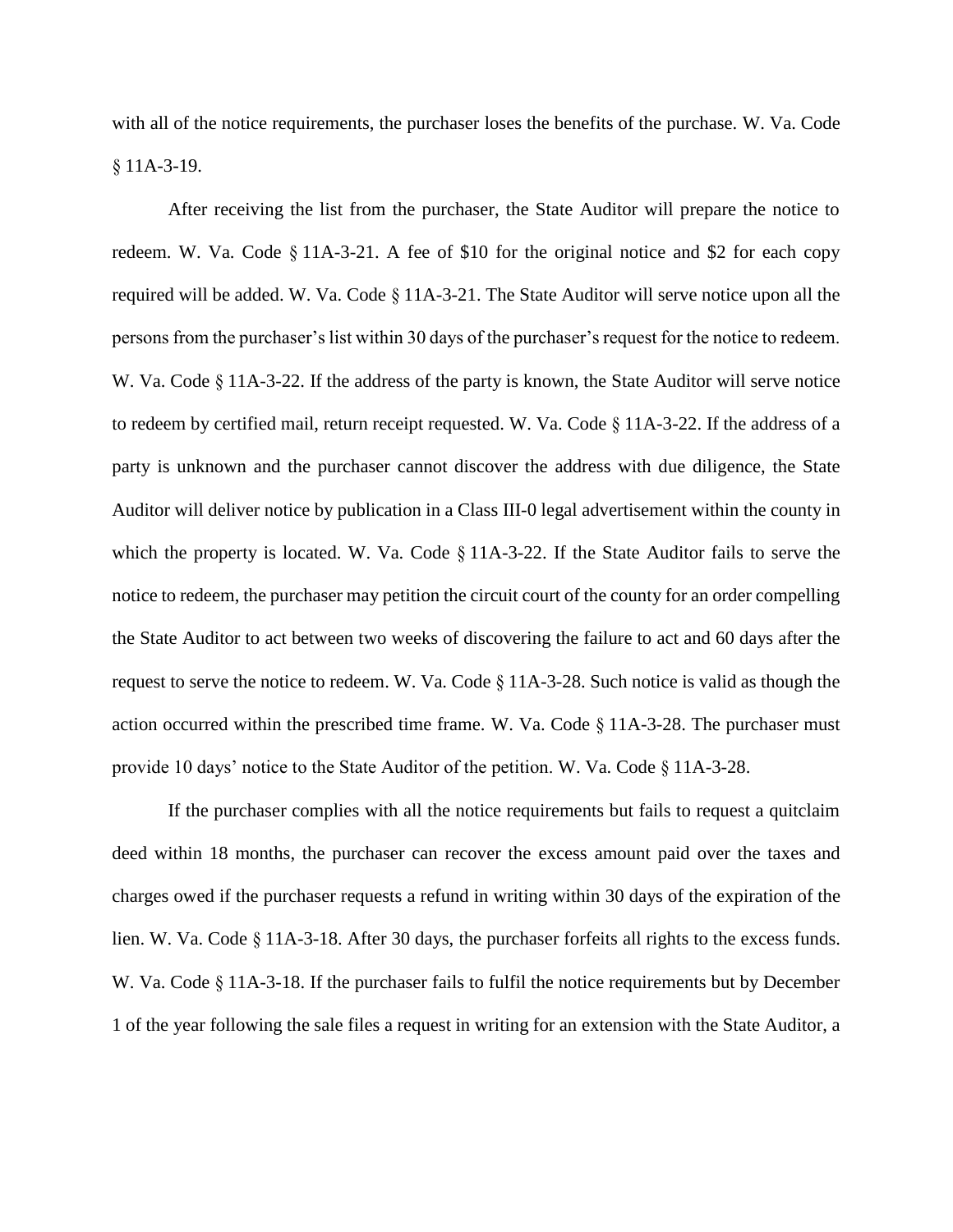purchaser may receive another 30 days to comply after paying a fee of \$100 or 10% of the total sale price, whichever is greater. W. Va. Code § 11A-3-18.

#### *e. Fees Third-Party Purchaser is Entitled to Collect*

If any person entitled to pay the taxes seeks to "redeem" or satisfy the tax lien, the thirdparty purchaser is entitled to the amount of taxes, charges due on the date of sale, all other taxes paid on the property, any reasonable expenses incurred from January 1 of the year following the sheriff's sale up to \$500, and interest calculated at 12% per year on this total amount. W. Va. Code § 11A-3-23. The purchaser is also entitled to any statutory costs paid by the purchaser. W. Va. Code § 11A-3-23.

The taxpayer will pay the State Auditor or the county clerk, who will transmit the payment and receipt to the State Auditor. W. Va. Code § 11A-3-23. When redeemed, the sheriff will contact the purchaser and transfer the money to the purchaser. W. Va. Code § 11A-3-25. The person redeeming will receive a certificate of redemption and the State Auditor will release the lien. W. Va. Code § 11A-3-26.

#### **III. Obtaining Deed to the Property**

If no persons entitled to pay the taxes redeems the property, between April 1 of the second year following the sheriff's sale and 18 months after the sale, the State Auditor will make available a quitclaim deed for the property. W. Va. Code § 11A-3-27. The purchaser must make a request to the State Auditor for the quitclaim deed, and the State Auditor will execute the quitclaim deed within 120 days of the request. W. Va. Code § 11A-3-27. A fee of \$50 together with any recording and transfer taxes will be charged. W. Va. Code § 11A-3-27. After the 18-month expiration, the purchaser forfeits the quitclaim deed. W. Va. Code § 11A-3-27.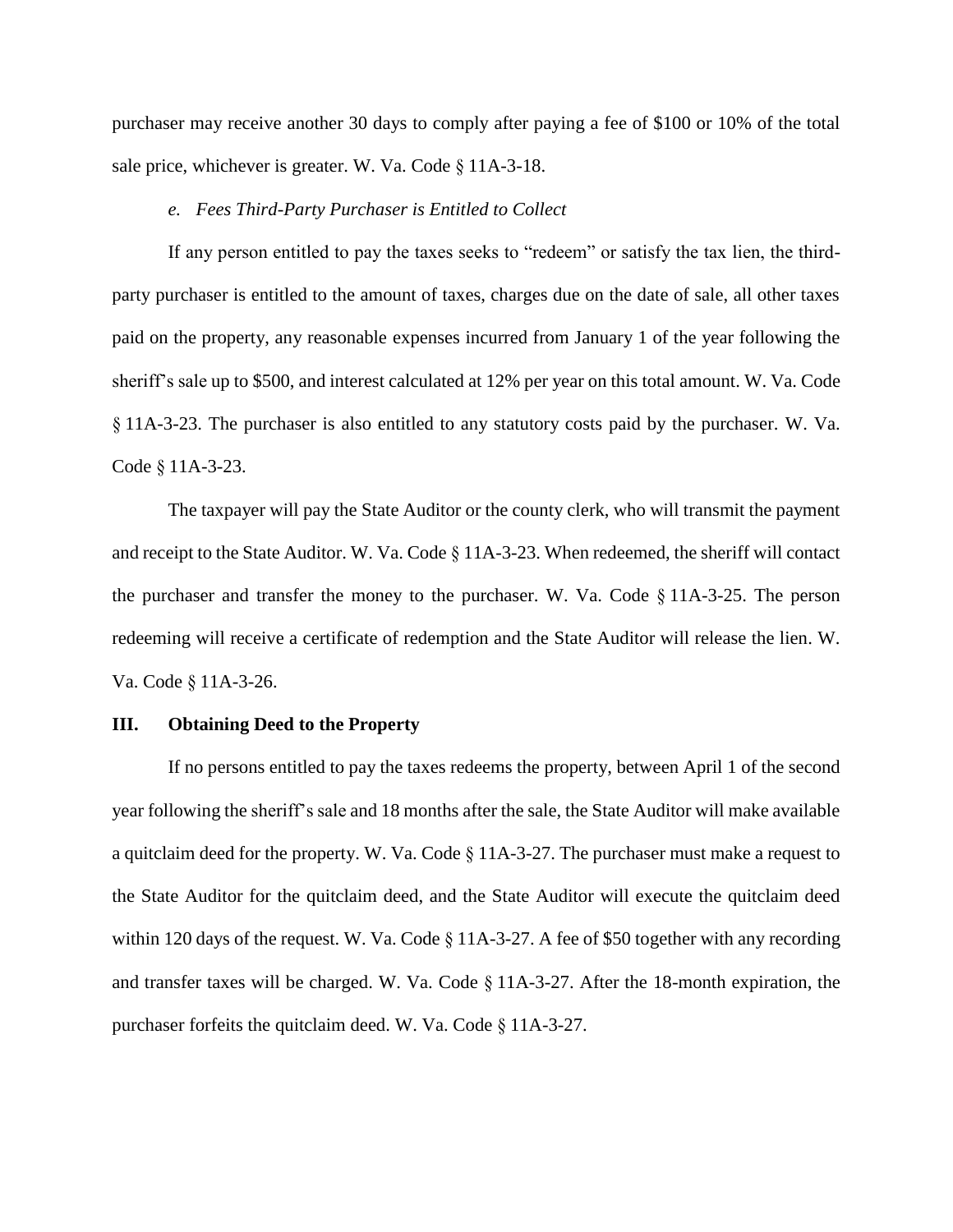The quitclaim deed gives the purchaser all rights, title, and interests that at the time of the transfer were vested in the taxpayer. W. Va. Code § 11A-3-30. The deed will relate back to July 1 of the year in which the taxes were due. W. Va. Code § 11A-3-30. No irregularities or errors leading up to the delivery of the deed by the State Auditor will invalidate the title, unless the irregularity or error is specifically enumerated as a defense to set aside the deed.<sup>2</sup> W. Va. Code § 11A-3-31.

If the State Auditor fails to execute a tax deed, the purchaser may petition the circuit court of the county for an order compelling the State Auditor to act between the time of discovering the failure to act and 6 months after the right to the deed accrued. W. Va. Code § 11A-3-28. Delivering the deed is valid as though the action occurred within the prescribed time frame. W. Va. Code § 11A-3-28. The purchaser must provide 10 days' notice to the State Auditor of the petition. W. Va. Code § 11A-3-28.

#### **IV. Actions to Set Aside the Tax Deed**

 $\overline{\phantom{a}}$ 

The former owner of the property or someone on his behalf may bring an action to set aside the tax deed, which will re-vest in the owner all the rights, title, and interests in the land. W. Va. Code § 11A-4-5. A taxpayer must bring most actions to set aside a deed within 3 years of the delivery of the deed. W. Va. Code §§ 11A-4-2; 11A-4-3; 11A-4-4. A person can bring an action to set aside a deed within 3 years of the delivery of the deed, (1) if before the sale, the taxpayer paid the delinquent taxes; (2) if the State Auditor delivered the deed after the expiration of the tax lien; (3) if the purchaser failed to meet the notice requirements; or (4) the taxpayer redeemed the property before the deed was issued. W. Va. Code §§ 11A-4-2; 11A-4-3. Further, a person may bring an action to set aside the deed within 3 years of issuing the deed if one who had a right to

<sup>2</sup> *See infra* Real Property Tax Lien Sales; VI. Actions to Set Aside a Deed.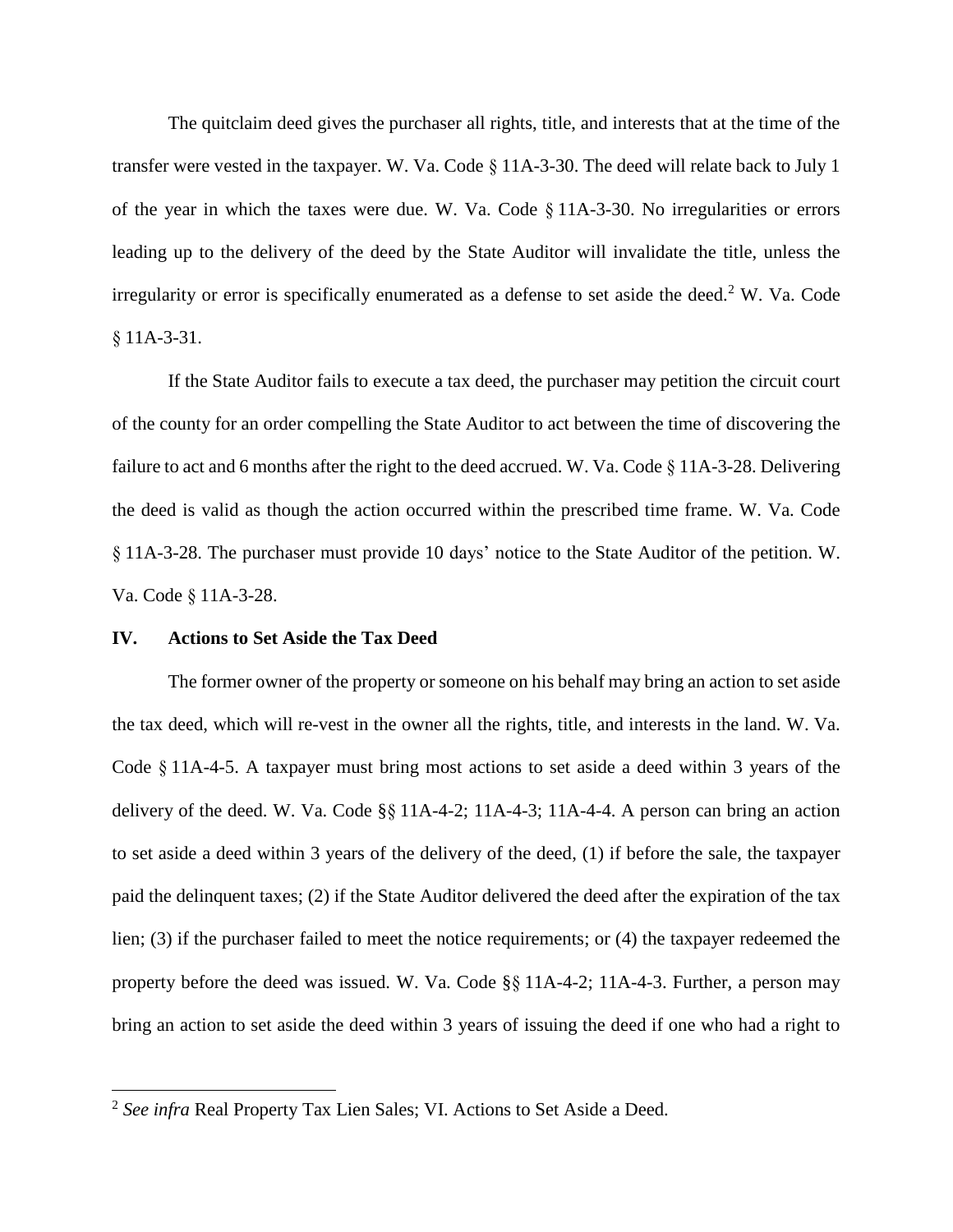notice, failed to receive that notice and did not have actual knowledge of the sale. W. Va. Code § 11A-4-4. That said, the time a taxpayer must bring an action to set aside a deed is extended when the taxpayer was an infant or mentally incapacitated. W. Va. Code  $\S$  11A-4-6. The person may bring an action to set aside the deed up to 1 year after the removal of the disability, but no more than 20 years after the purchaser obtained the deed. W. Va. Code § 11A-4-6. In all actions to set aside the deed, the person must pay the fee for redemption of the property plus an interest rate of 12% per year from the date expenses were incurred. W. Va. Code §§ 11A-4-2; 11A-4-3; 11A-4-4;  $11A-4-6.$ 

# **SALE OF NONENTERED, ESCHEATED, AND WASTE AND UNAPPROPRIATED LANDS**

Nonentered, escheated, and waste and unappropriated lands are treated in a different manner to those sold under a tax lien. W. Va. Code § 11A-3-37. Nonentered lands are those lands which the owner has failed to have entered for appraisal of taxes for five successive years. W. Va. Code § 11A-3-37. All nonentered, escheated, and waste and unappropriated lands are subject to sale by the deputy commissioner. W. Va. Code § 11A-3-42. The sale of nonentered, escheated, and waste and unappropriated lands by the deputy commissioner to persons other than those persons/entities with an interest in the real property or the collection process as codified in W. Va. Code 11A-3-49 are conducted in accordance with W. Va. Code 11A-3-45.

To redeem the property, the taxpayer must pay (1) taxes, interest, and charges from the date of certification, (2) taxes between the year of nonentry to the present, and (3) interest at a rate of 12% per year from the date of the purchase. W. Va. Code § 11A-3-38.

### **I. Sale of Nonentered, Escheated, and Waste and Unappropriated Lands**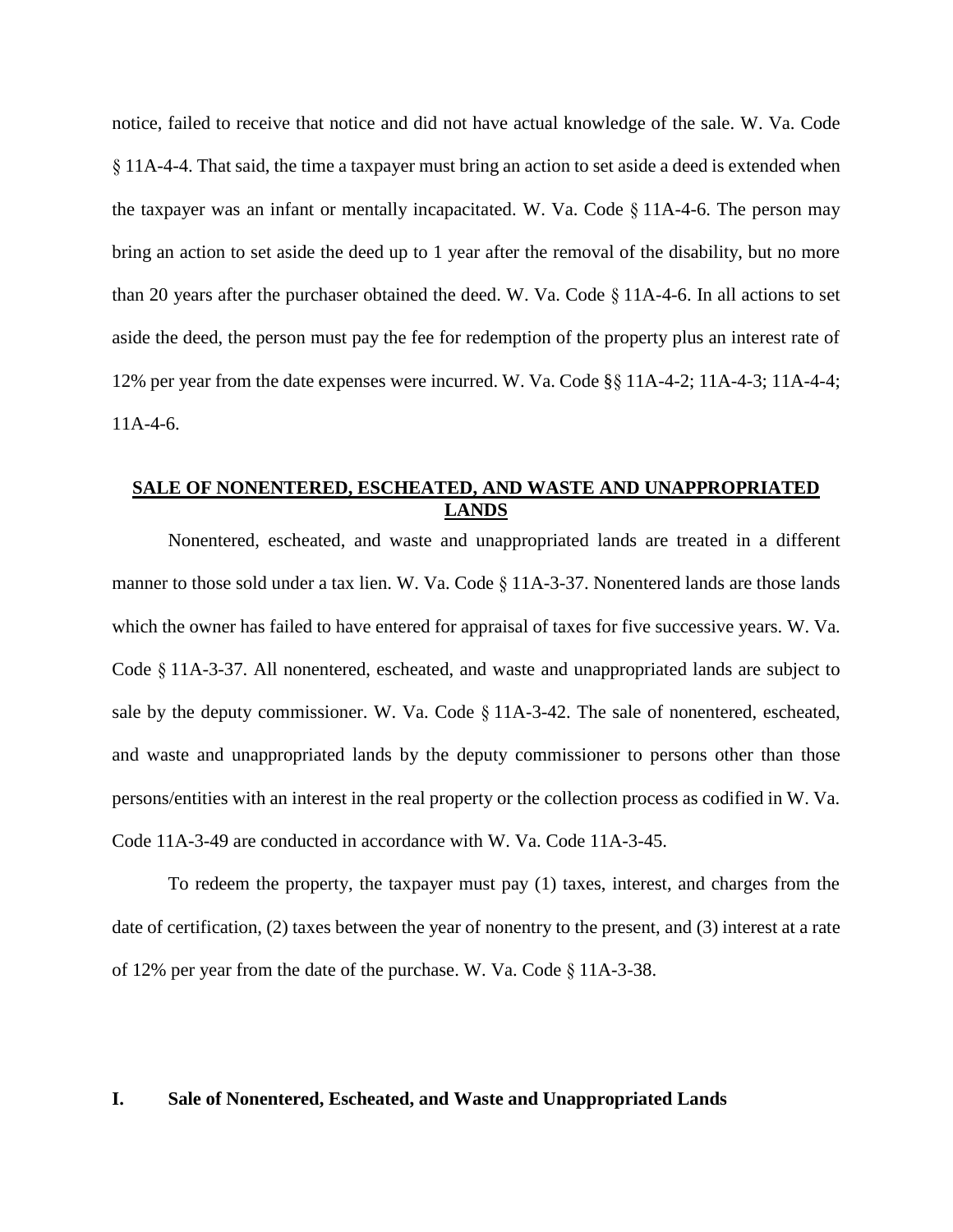#### *a. Pre-sale Notice of the Sale*

Between May 1 and October 1, the auditor of the county will certify to the deputy commissioner a list of all lands subject to sale. W. Va. Code § 11A-3-44. This list will include all lands unsold at the sheriff's sale, nonentered lands, escheated lands, and waste and unappropriated lands. W. Va. Code § 11A-3-42. A fee of \$25 will be added to the amount due to cover the costs. W. Va. Code § 11A-3-44. Once per week for the three consecutive weeks before the auction, the deputy commissioner will publish notice of the auction as a Class III-0 legal advertisement. W. Va. Code §§ 11A-3-46. A fee of \$30 will be added to the amount due to cover costs of publication. W. Va. Code § 11A-3-46. The taxpayer may redeem the property at any time before the sale of the land. W. Va. Code §§ 11A-3-38; 11A-3-39.

#### *b. Sale Procedures*

As with tax lien sales, West Virginia also uses a premium bidding method for the sale of nonentered, escheated, and waste and unappropriated lands. The sheriff will not sell any lien for less than the amount of taxes, charges, and interest due on the land. W. Va. Code § 11A-3-42. The sheriff will conduct the public auction of nonentered, escheated, and waste and unappropriated lands within 120 days of certification of the land to the deputy commissioner. W. Va. Code § 11A-3-45. The bidders bid up the price, and the highest bidder receives the lien. W. Va. Code § 11A-3- 45. The highest bidder must pay the sheriff with a check or money order by the close of business of the day of the sale. W. Va. Code § 11A-3-45. If within 45 days of the sale, the purchaser discovers the property is nonexistent, the sheriff will refund the purchase price upon request. W. Va. Code § 11A-3-53. A private, nonprofit, charitable organization, who has a principal purpose of constructing housing or other public facilities, may notify the deputy commissioner of an intent to bid on a parcel of land. W. Va. Code § 11A-3-45. If the charity registers a bid that is at least 5%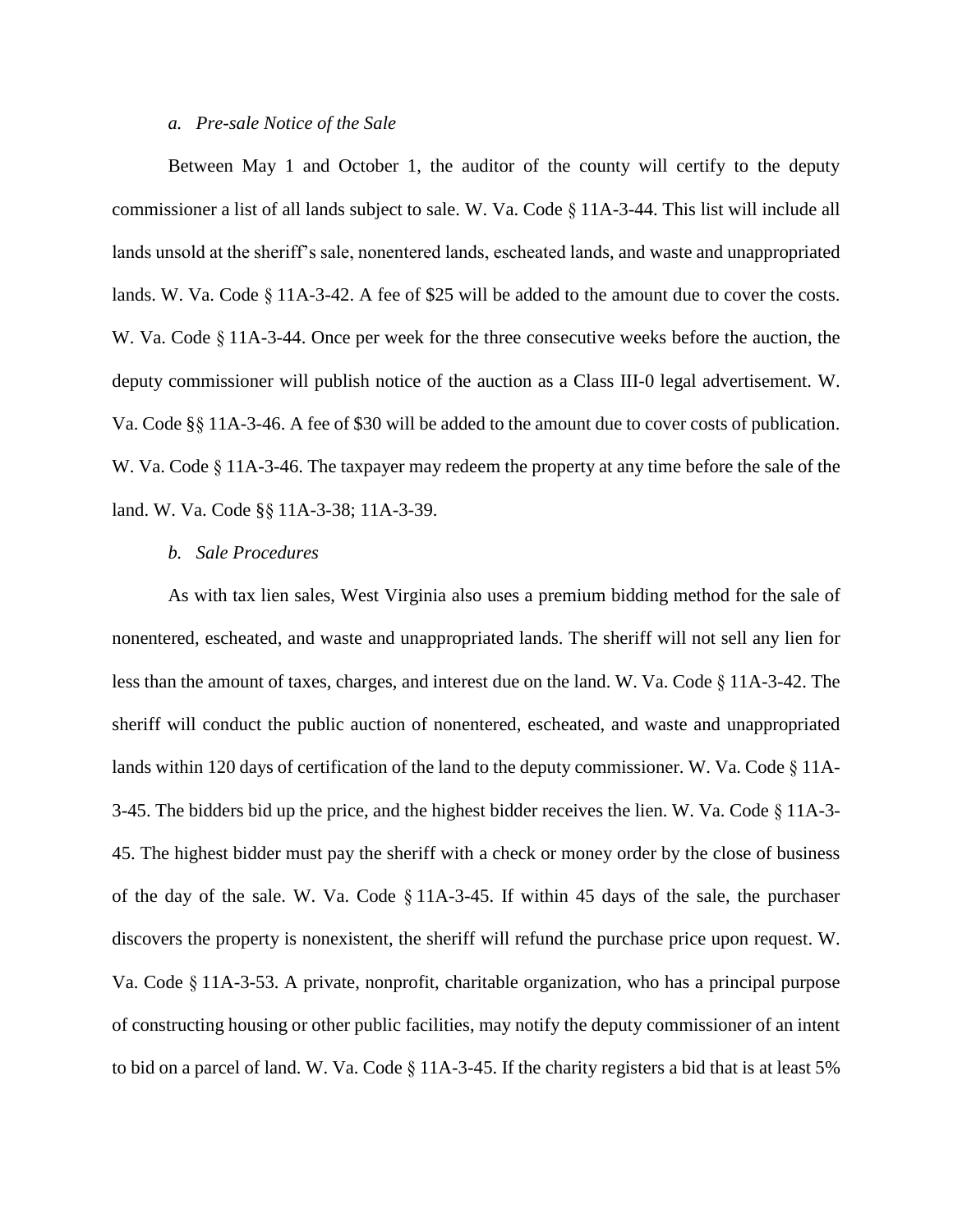lower than the highest bid at auction, the deputy commissioner will sell the lien to the charity. W. Va. Code § 11A-3-45.

Any land that remains unsold at the end of auction is subject to sale without further auction or advertising subject to the auditor's approval. W. Va. Code § 11A-3-48; 11A-3-51. The sheriff will collect the money from the sale and distribute it to cover charges accrued in the collection process. W. Va. Code § 11A-3-64.

#### *c. Post-Sale Notice of the Sale*

Within 14 days of the auction or later sale, the deputy commissioner will report any sales to the auditor. W. Va. Code § 11A-3-51. As soon as the auditor receives the list, the auditor will determine whether the sale is in the best interest of the state, and either reject and resell the property or accept the transaction. W. Va. Code § 11A-3-51. If approved, the purchaser within 45 days must (1) prepare a list of those to be served with notice to redeem, (2) provide the address of the land if it is a Class II property, and (3) deposit funds to the deputy commissioner to cover the cost of preparation and service of the notice to redeem. W. Va. Code § 11A-3-52. If a purchaser has not complied with the notice requirement before the expiration of the 45 days, the purchaser may request another 30 days to comply by requesting an extension from the State Auditor and paying a fee of \$100 or 10% of the purchase price, whichever is greater. W. Va. Code § 11A-3-52. If the purchaser fails to comply with the notice requirement, he will lose the benefits of the purchase. W. Va. Code § 11A-3-52.

After receiving the list from the purchaser, the deputy commissioner will prepare the notice to redeem. W. Va. Code § 11A-3-54. A fee of \$10 for the original notice and \$2 for each copy required will be added. W. Va. Code § 11A-3-54. The deputy commissioner will serve notice upon all the persons from the purchaser's list within 30 days of the purchaser's request for the notice to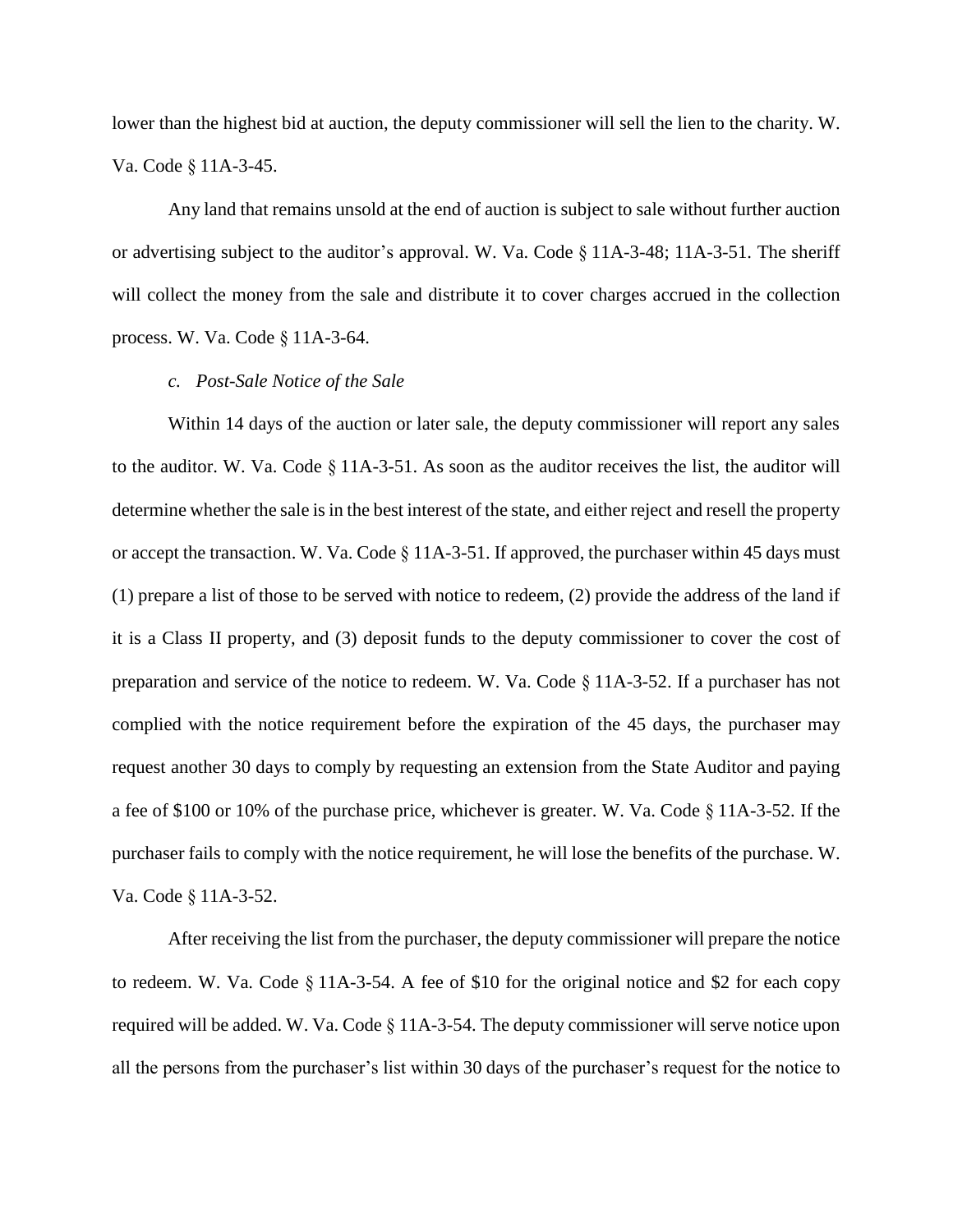redeem and at least 45 days prior to the first day the deed may be issued. W. Va. Code § 11A-3- 55. If the address of a party is known, the deputy commissioner will serve notice to redeem by certified mail, return receipt requested. W. Va. Code § 11A-3-55. If the address of a party is unknown and the purchaser cannot discover it with due diligence, the deputy commissioner will deliver notice by publication within 60 days of the request for notice in a Class III-0 legal advertisement within the county. W. Va. Code § 11A-3-55.

#### *d. Fees Third-Party Purchaser is Entitled to Collect*

If any person entitled to pay the taxes seeks to "redeem" or satisfy the tax lien, the thirdparty purchaser is entitled to the amount of taxes, charges due on the date of sale, all other taxes paid on the property, any reasonable expenses incurred from January 1 of the year following the sheriff's sale up to \$500, and interest calculated at 12% per year on this total amount. W. Va. Code § 11A-3-56. The purchaser is also entitled to any statutory costs paid by the purchaser. W. Va. Code § 11A-3-56.

The taxpayer will pay the deputy commissioner, who will transfer the money to the sheriff. W. Va. Code §§ 11A-3-56; 11A-3-57. The sheriff will contact the purchaser and transfer the money to the purchaser. W. Va. Code § 11A-3-58.

#### **II. Obtaining Deed to the Property**

If the lien has not been redeemed within the time specified in the notice to redeem, no sooner than 30 days after the notice to redeem was delivered, the deputy commissioner will make and deliver a quitclaim deed for the property upon request by the purchaser. W. Va. Code § 11A-3-59. A fee of \$50 and recording expenses will be charged. W. Va. Code § 11A-3-59. The deputy commissioner must execute and deliver the deed within 120 days from when the purchaser's right to the deed accrued. W. Va. Code § 11A-3-59. If the deputy commissioner fails to serve notice to